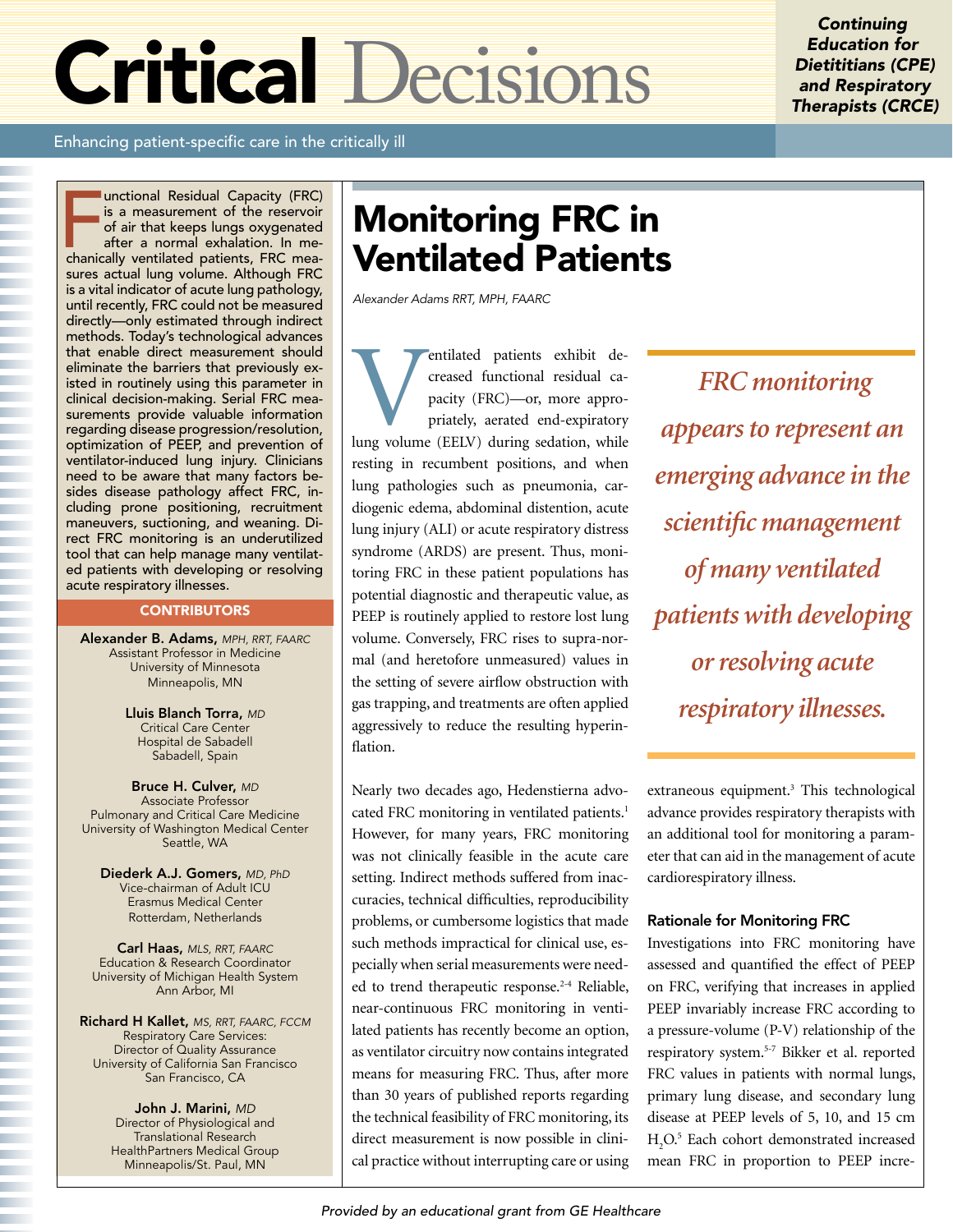ments. Conversely, in an animal model study of ARDS, Lambermont et al. found consistent reductions in FRC as PEEP was decremented.<sup>8</sup>

Quantifying the association between FRC and PEEP elucidates the functional pressurevolume (P-V) relationship. It is important to consider the P-V curve in association with measured FRC because FRC changes due to PEEP admix volumes result from changes in the number of recruited, functioning lung units, as well as expansion of already-open lung units. PEEP is usually adjusted to increase FRC with the aim of achieving adequate arterial oxygenation.

To obtain a full understanding of FRC in the context of lung disease, FRC monitoring must also be considered in conjunction with oxygenation and tidal compliance data. Compliance relates inversely to the stiffness of the lungs and/or chest wall, but compliance does not necessarily track lung volume. Increases of FRC caused by PEEP adjustments may be due to beneficial lung recruitment that parallels increases in tidal compliance and oxygenation.<sup>8,9</sup> Above a specific level of PEEP, however,  $(10 \text{ cm } H_2O \text{ in a study of lung})$ recruitment in anesthetized patients),<sup>9</sup> further PEEP increases may simply cause overdistension, indicated by a decrease in compliance (Figure 1). $8-10$  Also, risk of lung damage develops in most patients if the selected combination of PEEP and tidal volume causes plateau pressure to exceed approximately 30 cm

Figure 1. When PEEP is increased, recruitment is reflected in increases of EELV, oxygenation and tidal compliance. While overdistention causes compliance to decline, EELV and (with rare exception) oxygenation continue to rise and are therefore relatively insensitive indicators of that change.



PEEP

H<sub>2</sub>O.<sup>11</sup> Additionally, elevated airway pressures present the risk of impeding cardiovascular performance and decreasing oxygen delivery.12 Oxygenation adequacy or simple measurements of FRC may be insensitive to these risks.9,13 However, in one study of a lung volume recruitment procedure, increases in FRC were maintained if  $PEEP = 10$  cm  $H<sub>2</sub>O$  was maintained post-procedure.<sup>9</sup>

# Studies of the Relationship between FRC, compliance and PEEP

Lung-injury model studies have investigated the relationship between FRC and compliance.8,14 In a porcine oleic-acid-injury study, Rylander et al. found FRC to be a more sensitive indicator of PEEP-induced aeration and recruitment than compliance.<sup>14</sup> They recommended monitoring both FRC and  $PaO<sub>2</sub>$ . In another animal study, Lambermont et al. found that both FRC and compliance identified an optimal level of PEEP, where FRC is associated with best compliance and lowest deadspace/tidal volume ratio (VD/VT).<sup>8</sup> They also concluded that FRC and PaO<sub>2</sub> were insensitive to over-distension. In the Bikker et al. study of normal, primary, and secondary lung-injury patients, FRC and compliance correlated well only in secondary lung disease.<sup>5</sup> However, even though compliance and oxygenation have established thresholds for concern and are commonly monitored indicators of lung dysfunction, FRC as yet has neither.

## Lung stress and strain

A recent (2008) study that monitored lunginjury risk recommended limiting the exposure of the lung to excessive stress/strain.<sup>15</sup> FRC monitoring may help determine lung stress and may be integral to assessing lung strain. Stress has been defined as transpulmonary pressure (Ptp). At end-expiration, Ptp should be sufficient to avoid lung opening/closing injury (low-pressure stress), and Ptp at end-inspiration should limit the risk of high-pressure stress by limiting Ptp to < 30 cm  $H_2O$ . In a study by Talmor et al. examining low-pressure stress risk, patients randomized to receive adequate PEEP to achieve a positive Ptp at end-exhalation exhibited improved oxygenation and greater compliance compared to patients with a negative Ptp.<sup>16</sup> While FRC assessment was not performed in the Talmor study, a critical measure would have been the FRC required to maintain a positive Ptp.

Strain is commonly equated with tissue "stretch." A proposed assessment of lung strain is V<sub>T</sub>/FRC; a strain ratio  $> 2$  is considered excessive.15 To control strain, tidal volume reduction is a clinician-controllable tactic in ventilator patient care management, but the crucial FRC denominator of the global strain equation usually remains unknown. With current techniques, FRC can be measured to calculate strain. A prospective ventilator management strategy that includes monitoring of stress and strain has not been evaluated but should theoretically include FRC monitoring.

# Factors that Affect FRC

Supine positioning has a significant effect on FRC—on average, reducing FRC by about 25% compared to sitting upright.17-19 In a study of obese ventilated patients (vulnerable to FRC reduction), the reduction in FRC when supine and under anesthesia was 51%.<sup>20</sup> Prone positioning can increase FRC in some, but not all, patients with lung injury. Lateral positions have intermediate detrimental effects on FRC compared to sitting and supine postures. Several studies have evaluated how FRC is affected by common procedures or ventilator management strategies.

A study of eight ARDS patients evaluated the effect of endotracheal suctioning on oxygenation and FRC. FRC was restored by postsuctioning lung recruitment but not by PEEP alone.21 In a study of postoperative cardiac surgery patients, FRC was reduced for up to 15 minutes after endotracheal suctioning. Patients with the greatest reductions in FRC from suctioning should benefit most from recruitment maneuvers.<sup>22</sup> Pleural effusions have space-occupying effects on FRC and cause significant reductions in compliance. In an animal model study of pleural effusion, moderate PEEP completely restored FRC and compliance.<sup>23</sup>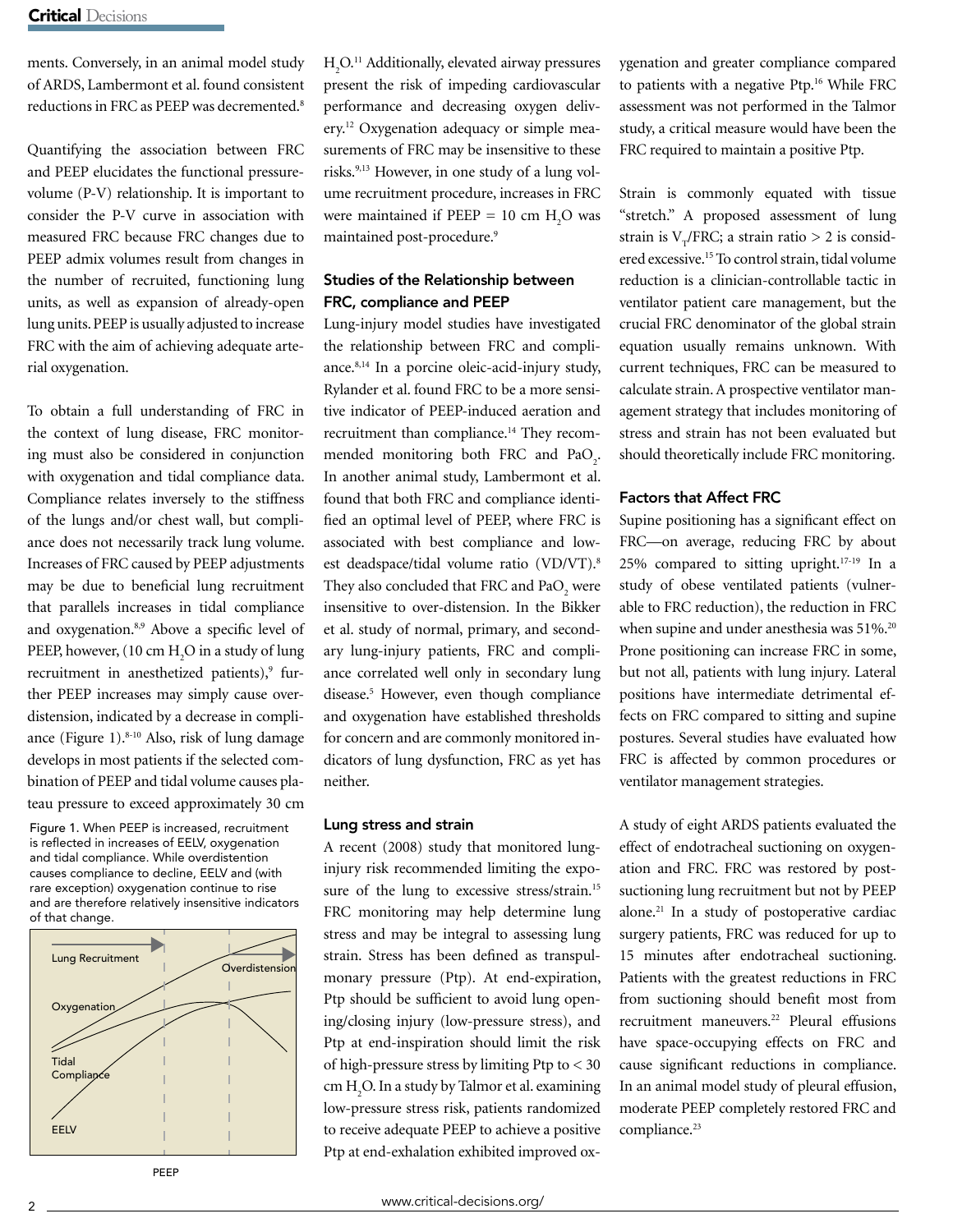Due to native variability in ventilation during common activities, FRC monitoring is typically more reliable in sedated patients receiving mechanical ventilation than in patients spontaneous breathing. This alludes to the value of FRC monitoring during weaning, which Heinze et al.<sup>24</sup> studied in patients receiving partial ventilatory support during a weaning protocol. These investigators found that FRC could be reliably measured during partial support and that FRC decreased as ventilatory support was reduced. Thus, FRC monitoring during weaning could serve as a guide toward extubation success. Zinserling et al. reported FRC values obtained during six partial-support ventilator modes as breaths were triggered by spontaneous efforts. FRC values were judged to be acceptable with low variability. Variability was greatest during airway pressure release ventilation.<sup>25</sup>

Collectively, this points to the utility of measuring FRC. However, a paucity of data exists for examining the clinical potential of serial FRC monitoring.

# History of Indirect Methods for Serial FRC Determinations

Numerous methods of monitoring FRC have been evaluated in test lungs, volunteers, and ventilated patients. These include imaging studies, body plethysmography (BP), gas dilution, and gas washin/washout.<sup>4,26</sup> Most of these methods are considered impractical for clinical monitoring, for reasons outlined in the following paragraphs.

Analyses of lung volumes from images have been performed by planimetry of X-rays, electrical impedance tomography (EIT) and computerized tomography (CT). Planimetry involves tracing and quantifying areas from a series of standard X-rays (planimetry) to estimate lung volumes. This process can provide accurate thoracic gas volume estimates; however, the method's labor intensity and the need for multiple X-rays prohibit its clinical use.<sup>26</sup>

Body plethysmography, first described by Du-Bois<sup>27</sup> in 1956, estimates FRC by enclosing a patient in an airtight box and measuring pressure changes within the box while the patient attempts to breathe against an occluded valve. This technique is clearly impractical for ventilator patients.

Both X-ray and BP studies produce estimates of FRC that include non-ventilating lung units—a true FRC that is often greater than estimates based on ventilation. However, the additional volume may include sequestered gas that is not participating in gas exchange.

Electrical impedance tomography (EIT) produces medium-resolution video imaging that functionally localizes ventilation quite well, and volumes can be crudely estimated. However, the limited width of the region around the EIT bands leads to inaccuracies in estimates of total lung volume.<sup>28</sup>

Computed tomography (CT) studies are the gold standard for FRC determinations in research studies<sup>29</sup> but are clearly impractical for serial FRC measurements clinically. Image density analysis by CT involves the summation of voxels (volume units) according to the amount of gas in each voxel to obtain a total FRC. Transporting patients repeatedly to radiography and the risk of cumulative radiation exposure limit the use of serial CT imaging for this purpose. CT studies remain a primary diagnostic tool for evaluating the location and extent of lung injury, but they are not used routinely for FRC determinations.

# Development of Current Methodology for Serial FRC Testing

As early as 1800, a gas dilution method for quantifying FRC was described using hydrogen.30 In more modern times to the present day, the gas dilution method used for research in ventilated patients involves disconnecting the ventilator and providing manual ventilation (a fixed volume and concentration of helium) until the helium is uniformly distributed between the lungs and bag—usually  $\approx$ 10 breaths.31-35 The proportion of helium remaining after mixing provides a direct dilution estimate of FRC. A study comparing this technique to other techniques has verified its

accuracy.28 Because this method requires an interruption of care to connect the helium, there is a risk of lung de-recruitment; and the manual breaths may change the FRC if their pattern does not closely replicate that of the mechanical ventilator. In 10 ARDS patients, Patroniti et al. found that FRC values determined via helium dilution measured after ventilator disconnection did not reproduce resting FRC but instead corresponded to the previously applied PEEP.<sup>35</sup> Therefore, when determining a P-V curve from no PEEP, the P-V curve will be shifted by the previous PEEP setting.

A method for estimating FRC from the washin/washout rate of a "tracking" gas was first described by Durig in 1903<sup>36</sup> and then by Darling in 1940.<sup>37</sup> Generally, as a fixed fraction of inspired gas is changed (added to or washed from the lungs) during ventilation, the rate of equilibration to the new concentration is inversely related to FRC. This method has used changing concentrations of sulfur hexafluoride (SF6), oxygen  $(O<sub>2</sub>)$  and nitrogen  $(N_2)$ , although the limited availability of SF6 and difficulties creating accurate sensors for it kept it from being adopted for clinical use.<sup>38,39</sup> In 1993, Fretschner et al. measured FRC via an integrated nitrogen washin/out method in a test lung model and in ventilated patients when  $FIO_2$  was changed by 0.3. The method involved intrabreath signal synchronization of flow and  $FIO<sub>2</sub>$ . This innovation represented a unique method of carefully determining FRC without ventilator disconnection, but its error range approached 20%.40

All the more recent versions of this method use gas concentration sensors that sample gas from the ventilator circuitry to calculate FRC without interrupting ventilation. Rapidly responding sensors, precise solenoid control and software synchronization of signals during ventilation have improved this inline FRC measurement technique.

# Overcoming the Challenges of Signal **Synchronization**

Flow and gas concentration data must be linked to achieve signal synchronization. That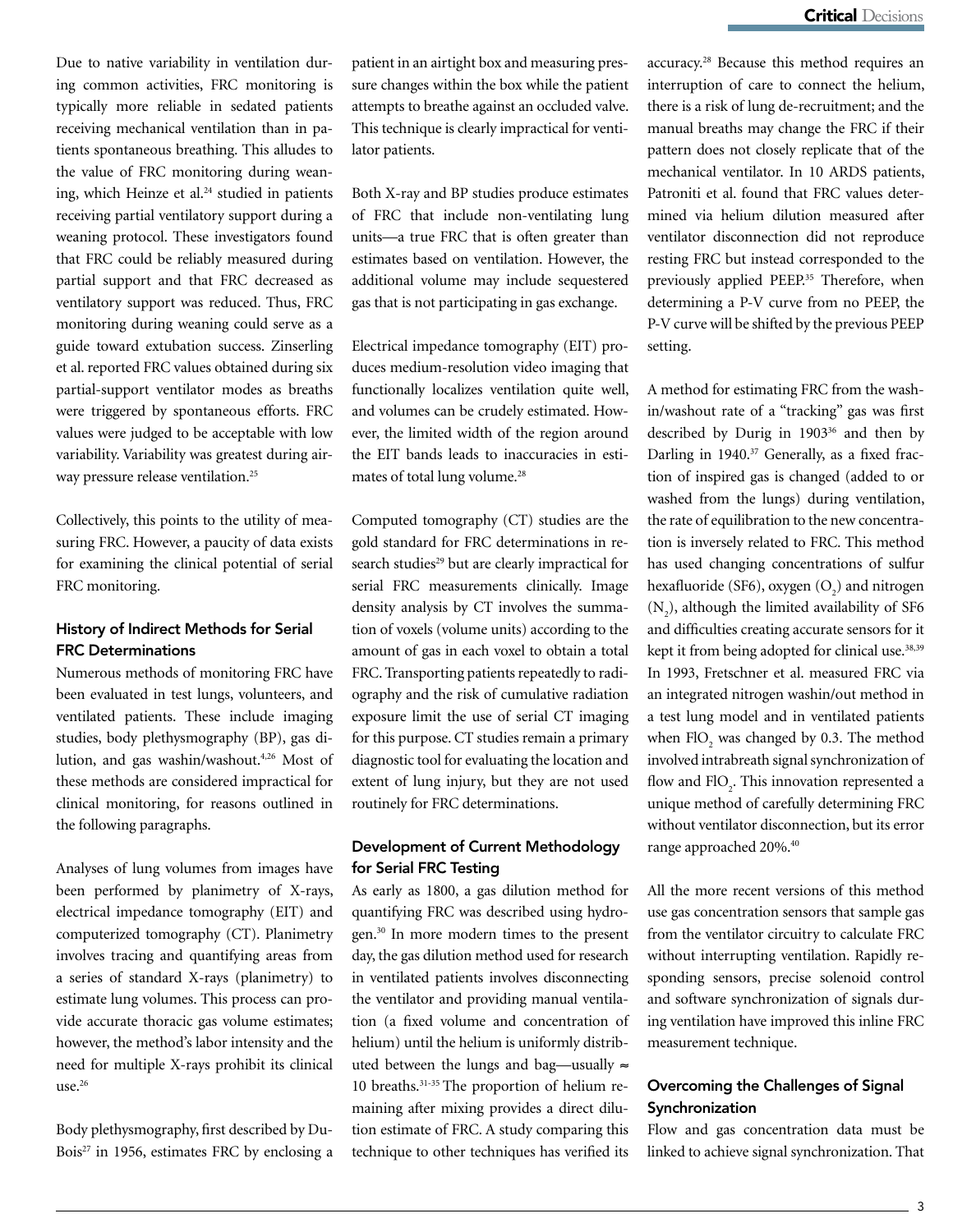challenge has been solved in two ways: modeling flow viscosity and measuring only endtidal gas concentrations/volumes without intrabreath synchronization. Both approaches have been verified as accurate in clinical studies.

The LUFU system (Draeger Medical; Luebeck, Germany) synchronizes flow and  ${\rm FIO}_2$  signals while adjusting for gas viscosity.<sup>41,42</sup> Several studies using LUFU have verified its accuracy and have investigated the role of FRC monitoring in ventilated patients<sup>22,24,41-44</sup> A simplified method using end-inspiratory/end-expiratory sensing of  $O_2$  and  $CO_2$  to estimate  $N_2$ washout has been tested and verified as accurate.<sup>45,46</sup> By each method, an  $\text{FIO}_{2}$  change of only 0.1 generates accurate FRC estimates, 45,47 allowing safe measurements in patients who require very high  $FIO_2$ .

A new technology, the Engstrom Carestation (GE Healthcare Madison, WI), directly measures the end expiratory lung volume by slightly altering the delivered FlO2 level for short periods of time using the volumetric  $O<sub>2</sub>$ and  $CO<sub>2</sub>$  measurement capability. Chiumello et. al. compared this method with gold standard Computer Tomography (CT) studies and found that it correlates well (at all lung volumes) and may be easily used in clinical practice.29

# Reference Values

Traditionally, FRC has been measured in the pulmonary function testing (PFT) laboratory and compared to predicted values based on height, age and gender.<sup>3</sup> In the outpatient setting, an elevated FRC compared to its predicted value helps categorize an obstructive lung disease component, while decreased FRC quantifies a restrictive impairment. But in ventilated patients, FRC reductions caused by lung pathology, supine positioning, and/or sedation trump the usual gender/age/height determinants for predicting FRC. In these cases, expected values for FRC are much less than outpatient nomogram predictions.

Measured FRC in the acutely ill has been consistently below predicted values for height, age and gender even when PEEP is applied to increase FRC. Bikker et al. reported FRCs of 66%, 42% and 35% of predicted sitting FRC at PEEP = 5 cm  $H_2O$  for normal, primary, and secondary lung disease patients.<sup>5</sup> In 22 patients with ALI, FRC was 48% of predicted FRC and only 42% of predicted FRC in 26 acute ARDS patients.15 Delamonmica et al. measured a mean FRC of 31% of predicted in ARDS patients.<sup>48</sup>

Clearly, FRC in ventilated patients cannot be compared to FRC predicted values determined from PFT nomograms. In addition, definitions of acute respiratory failure, ALI and ARDS are not standardized; so FRC reduction is likely another assessment of the extent of lung injury. In patients with ALI or ARDS only, an FRC of < 1.0 L can be expected with no PEEP. If PEEP is applied ( $\approx$  5 cm H2 O) the FRC marginally exceeds 1 L. Severe ARDS can be expected to have FRC as low as 0.5 L.27,34 Importantly, measured FRC may or may not reflect airspaces that are interfaced to a perfused alveolar membrane; therefore, as previously discussed, gas exchange and compliance should be monitored in conjunction with FRC. Earlier studies (Table 1 at http:// www.critical-decisions.org/table.html)tend to report higher FRC values in patients with respiratory failure—probably without ALI or ARDS.

Due to all these circumstances, reference values have not been established for ventilated patients. However, numerous studies have reported FRC values in normal, respiratory failure, and lung-injured patients (Table 1).

# Obtaining Valid FRC volumes

While FRC can be quantified without interruption of care (other than minor changes in  $FIO_2$ ), there are prerequisites for obtaining accurate values. Accurate FRC measurement requires a stable metabolic baseline that is not changing due to voluntary activities like movements, efforts to communicate, coughing, or sighing. Unfortunately, FRC naturally varies in spontaneously breathing patients. While sedation reduces breath-to-breath variability, sedation has the potential to lower FRC. While varying FRC can be a problem, software algorithms can detect variability to gain confidence in the measure of FRC in the stable, spontaneously breathing patient.

From the purely technical side, there must be no circuitry leaks during the 3–5 minute washin/washout period—a minor restriction for closed-circuit ventilated patients. A quality control assessment for circuit integrity is to review the differences between washinwashout values; they should be minimal. FRC estimates should be elevated in COPD patients and less consistent between repeated measurements, as large FRC volumes require more washin/washout time, and airways may be variably communicating.

# Future Studies

Several aspects of FRC monitoring remain to be studied. The effect of disease on FRC has been reported,<sup>5</sup> but FRC monitoring during disease progression or resolution has not been prospectively assessed—a goal recommended in 1993.<sup>1</sup> Generally, altered FRC can be expected after bronchodilator use, certain position changes, or increases in mean airway pressure; but studies have not specifically determined how those circumstances alter FRC. FRC will be elevated in COPD patients where retained thoracic gas volume is imprecisely monitored by pressure (autoPEEP). FRC monitoring would quantify the volume effect of autoPEEP; however, studies of FRC determinations in COPD patients are lacking.

Clinical experience finds oxygenation to be markedly affected by position changes in certain patients. These hypoxemic episodes must be due to position-dependent ventilation/perfusion changes related to abrupt FRC reductions or regional perfusion changes; however, the cause usually remains undetermined. Changes in ventilator strategy include inversion of I:E., high-frequency ventilation, or VT/f adjustments to affect change in FRC; however, studies confirming the therapeutic value of these interventions and their relationship to FRC have not been conducted.

## Conclusion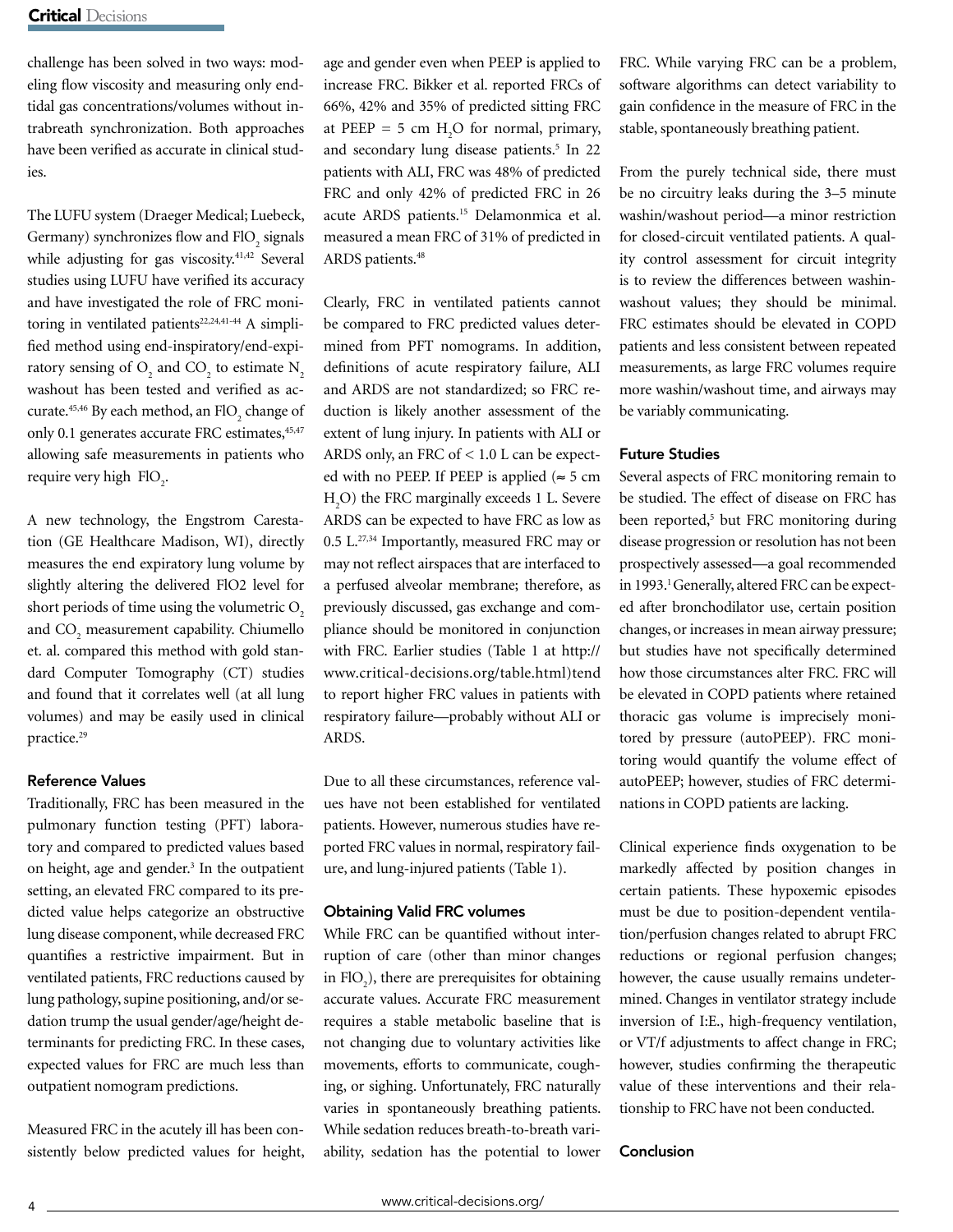To summarize, several potential applications for FRC monitoring were proposed in 1993, with the primary goals being to track disease progression and the effect of PEEP in ALI/ ARDS patients. As yet, serial FRC monitoring has not been evaluated as a metric for tracking disease progression/resolution, nor has FRC been measured during high-frequency oscillation or prospectively after adjustments in mean airway pressure. Nonetheless, monitoring of FRC during PEEP adjustments to optimize lung recruitment can be justified by recent studies that complement traditional indices of oxygenation and tidal compliance. Expanding a protective-lung ventilation strategy to include stress and strain assessments in lung-injury patients includes the use of FRC monitoring. Prone positioning, recruitment maneuvers, suctioning, and weaning affect FRC; and all these considerations are important in daily practice. Technical constraints that previously limited the routine clinical use of FRC monitoring in mechanically ventilated patients have recently been overcome. For these reasons, FRC monitoring appears to represent an emerging advance in the scientific management of many ventilated patients with developing or resolving acute respiratory illnesses.

#### References

- 1. Hedenstierna G. The recording of FRC—is it of importance and can it be made simple? Intensive Care Med. 1993;19:365-6.
- 2. Rimensberger PC, Bryan AC. Measurement of functional residual capacity in the critically ill. Relevance for the assessment of respiratory mechanics during mechanical ventilation. Intensive Care Med. 1999;25:540-2.
- 3. Heinze H, Eichler W. Measurements of functional residual capacity during intensive care treatment: the technical aspects and its possible clinical applications. Acta Anaesthesiol Scand. 2009;53:1121-1130.
- 4. Sheridan R. Force or finesse: maintaining functional residual capacity while practicing lung-protective ventilation. Crit Care Med. 2002;30:1670-1.
- Bikker IG, van Bommel J, Miranda DR, Bakker J, Gommers D. End-expiratory lung volume during<br>mechanical ventilation: a comparison with reference<br>values and the effect of positive end-expiratory<br>pressure in intensive care unit patients with different<br>lung conditions. Cri
- 6. Patroniti N, Saini M, Zanella A, et al. Measurement of end-expiratory lung volume by oxygen washin– washout in controlled and assisted mechanically ventilated patients. Intensive Care Med. 2008;34:2235-40.
- 7. Bikker IG, Scohy TV, Bogers A, Bakker J, Gommers D. Measurement of end-expiratory lung volume in intubated children without interruption of mechanical ventilation. Intensive Care Med. 2009;35:1749-53.
- 8. Lambermont B, Ghuysen A, Janssen N, Morimont P, Hartstein G, Gerard P, D'Orio V. Comparison of functional residual capacity and static compliance of the respiratory system during a positive end-expiratory pressure (PEEP) ramp procedure in an experimental model of acute respiratory distress syndrome. Crit Care. 2008;12:R91.
- 9. Maisch S, Reissmann H, Fuellekrug B, Weismann D, Rutkowski T, Tusman G, Bohm SH. Compliance

and dead space fraction indicate an optimal level of positive end-expiratory pressure after recruitment in anesthetized patients. Anesth Analg. 2008;106:175- 81.

- 10. Suter PM, Fairley HB, Isenberg MD. Effect of tidal volume and positive end-expiratory pressure on compliance during mechanical ventilation. Chest. 1978;73(2):158-162.
- 11. Hager DN, Krishnan JA, Hayden DL, Brower RG;<br>ARDS Clinical Trials Network. Tidal volume reduction<br>in patients with acute lung injury when plateau<br>pressures are not high. Am J Respir Crit Care Med.<br>2005;172(10):1241-5.
- 12. Suter PM, Fairley B, Isenberg MD. Optimum end-expiratory airway pressure in patients with acute pulmonary failure. N Engl J Med. 1975;292(6):284-9.
- 13. The Acute Respiratory Distress Syndrome Network. Ventilation with lower tidal volumes as compared with traditional tidal volumes for acute lung injury and acute respiratory distress syndrome. N Eng̃l J Méd.<br>2000;342:1301-1308.
- 14. Rylander C, Hogman M, Perchiazzi G, Magnusson A, Hedenstierna G. Functional residual capacity and respiratory mechanics as indicators of aeration and collapse in experimental lung injury. Anesth Analg. 2004;98:782-9.
- 15. Chiumello D, Carlesso E, Cadringher P, et al. Lung stress and strain during mechanical ventilation for acute respiratory distress syndrome. Am J Respir Crit Care Med. 2008;178:346-355.
- 16. Talmor D, Sarge T, Malhotra A, et al. Mechanical ventilation guided by esophageal pressure in acute lung injury. N Engl J Med. 2008 ;359(20):2095-104.
- 17. Lumb AB, Nunn JF. Respiratory function and ribcage contribution to ventilation in body positions commonly used during anesthesia. Anesth Analg. 1991;73:422-6.
- 18. Numa AH, Hammer J, Newth CJ. Effect of prone and supine positions on functional residual capacity, oxygenation, and respiratory mechanics in ventilated infants and children. Am J Respir Crit Care Med. 1997;156:1185-9.
- 19. Rodriguez-Nieto MJ, Peces-Barba G, Gonzalez Mangado N, Paiva M, Verbanck S. Similar ventilation distribution in normal subjects prone and supine during tidal breathing. J Appl Physiol. 2002;92:622-6.
- 20. Damia G, Mascheroni D, Croci M, Tarenzi L. Perioperative changes in functional residual capacity in morbidly obese patients. Br J Anaesth. 1988;60:574-78.
- 21. Dyhr T, Bonde J, Larsson A. Lung recruitment manoeuvres are effective in regaining lung volume and oxygenation after open endotracheal suctioning in acute respiratory distress syndrome. Crit Care 2003; 7: 55–62.
- 22. Heinze H, Sedemund-Adib B, Heringlake M, Gosch UW, Eichler W. Functional residual capacity changes after different endotracheal suctioning methods. Anesth Analg. 2008;107:941-4.
- 23. Graf J, Formenti P, Santos A, Gard K, Adams A, Tashjian J, Dries D, Marini JJ. Pleural effusion complicates monitoring of respiratory mechanics. Crit Care Med. 2011;39(10):2294-9.
- 24. Heinze H, Schaaf B, Grefer J, Klotz K, Eichler W. The accuracy of the oxygen washout technique for functional residual capacity assessment during spontaneous breathing. Anesth Analg. 2007;104:598- 604.
- 25. Zinserling J, Wrigge H, Varelmann D, Hering R, Putensen C. Measurement of functional residual capacity by nitrogen washout during partial ventilatory support. Intensive Care Med. 2003;29:720-6.
- 26. Pierson DJ. Measuring and monitoring lung volumes outside the pulmonary function laboratory. Respir. Care. 1990;35(7):660-68.
- 27. DuBois AB, Bothelo SY, Bedell GN, Marshall R, Comroe JH. A rapid plethysmographic method for measuring thoracic gas volume: a comparison with a nitrogen washout method for measuring functional residual capacity in normal subjects. J Clin Invest. 1956;35:322-326.
- 28. Bikker IG, Leonhardt S, Bakker J, Gommers D. Lung volume calculated from electrical impedance tomography in ICU patients at different PEEP levels. Intensive Care Med. 2009;35:1362-1367.
- 29. Chiumello D, Cressoni M, Chierichetti M, et al. Nitrogen washout/washin, helium dilution and computed tomography in the assessment of end expiratory lung volume. Crit Care. 2008;12:R150.
- 30. Yernault JC, Pride N, Laszlo G. How the measurement of residual volume developed after Davy (1800). Eur Respir J. 2000;16:561-4.
- 31. Suter PM, Schlobohm RM. Determination of functional residual capacity during mechanical ventilation.

Anesthesiology. 1974;41(6):605-607.

- 32. Patroniti N, Bellani G, Manfio A, et al. Lung volume in mechanically ventilated patients: measurement by simplified helium dilution compared to quantitative CT scan. Intensive Care Med. 2004;30:282-9.
- 33. Mancebo J, Benito S, Calaf N, Net A. Simplified syringe procedures for the estimation of functional residual capacity. J Critl Care. 1988;3(3):180-189.
- 34. Hylkema BS, Barkmeijer-Degenhart P, Van der Mark ThW, Peset R, Sluiter HJ. Measurement of functional residual capacity during mechanical ventilation for acute respiratory failure. Chest. 1982;81(1):27-30.
- 35. Patroniti N, Bellani G, Cortinovis B, et al. Role of absolute lung volume to assess alveolar recruitment in acute respiratory distress syndrome patients. Crit Care Med. 2010;38(5):1300-1307.
- 36. Durig A. Uber die Grosse der Residualluft. Zentralblatt Physiol. 1903;17:258-267.
- 37. Darling RC, Cournand A, Richards DW. Studies on the intrapulmonary mixture of gases—An open circuit method for measuring residual air. J Clin Invest. 1940;19:609-18.
- 38. Larsson A, Linnarsson D, Jonmarker C, Jonson B, Larsson H, Werner O. Measurement of lung volume by sulfur hexafluoride washout during spontaneous and controlled ventilation: further development of a method. Anesthesiology. 1987;67:543-550.
- 39. East TD, Wortelboer PJ, van Ark E, et al. Automated sulfur hexafluoride washout functional residual capacity measurement system for any mode of mechanical ventilation as well as spontaneous respiration. Crit Care Med. 1990;18:84-91.
- 40. Fretschner R, Deusch H, Weitnauer A, Brunner JX. A simple method to estimate functional residual capacity in mechanically ventilated patients. Intensive Care Med. 1993;19:372-6.
- 41. Weismann D, Reissmann H, Maisch S, Fullekrug B, Schulte J. Monitoring of functional residual capacity by an oxygen washin/washout; technical description and evaluation. J Clin Monit Comput. 2006;20:251-<br>60.
- 42. Wrigge H, Sydow M, Zinserling J,at al. Determination of functional residual capacity (FRC) by multibreath nitrogen washout in a lung model and in mechanically ventilated patients. Accuracy depends on continuous dynamic compensation for changes of gas sampling delay time. Intensive Care Med. 1998;24:487-93.
- 43. Heinze H, Sedemund-Adib B, Heringlake M, Meier T, Eichler W. Changes in functional residual capacity during weaning from mechanical ventilation: a pilot study. Anesth Analg. 2009;108:911-915.
- 44. Olegard C, Sondergaard S, Houltz E, Lundin S, Stenqvist O. Estimation of functional residual capacity at the bedside using standard monitoring equipment: a modified nitrogen washout/washin technique requiring a small change of the inspired oxygen fraction. Anesth Analg. 2005;101:206-212.
- 45. Maisch S, Boehm SH, Weismann D, et al. Determination of functional residual capacity by oxygen washin-washout: a validation study. Intensive Care Med. 2007;33:912-916.
- 46. Heinze H, Sedemund-Adib B, Heringlake M, et al. The impact of different step changes of inspiratory fraction of oxygen on functional residual capacity measurements using the oxygen washout technique in ventilated patients. Anesth Analg. 2008;106:1491- 4.
- 47. Dellamonica J, Lerolle N, Sargentini C, et al. PEEPinduced changes in lung volume in acute respiratory distress syndrome. Two methods to estimate alveolar recruitment. Intensive Care Med. 2011;37:1595-1604.
- 48. Sivan Y, Deakers TW, Newth CJL. Functional residual capacity in ventilated infants and children. Ped Res. 1990;28(5):451-54.

Alexander B. Adams MPH, RRT, FAARC, is Research Associate, Pulmonary/Critical Care, Regions Hospital/Healthpartners Research Foundation, St. Paul, MN. He serves on the Respiratory Care Advisory Council for the Board of Medical Examiners and the Athletic Trainer Advisory Council for the Board of Medical Examiners. Alexander is a reviewer for the journals Respiratory Care, Critical Care Medicine, American Journal of Respiratory and Critical Care Medicine, and Chest, and he has authored or coauthored more than 75 papers, articles and book chapters in the field of respiratory medicine.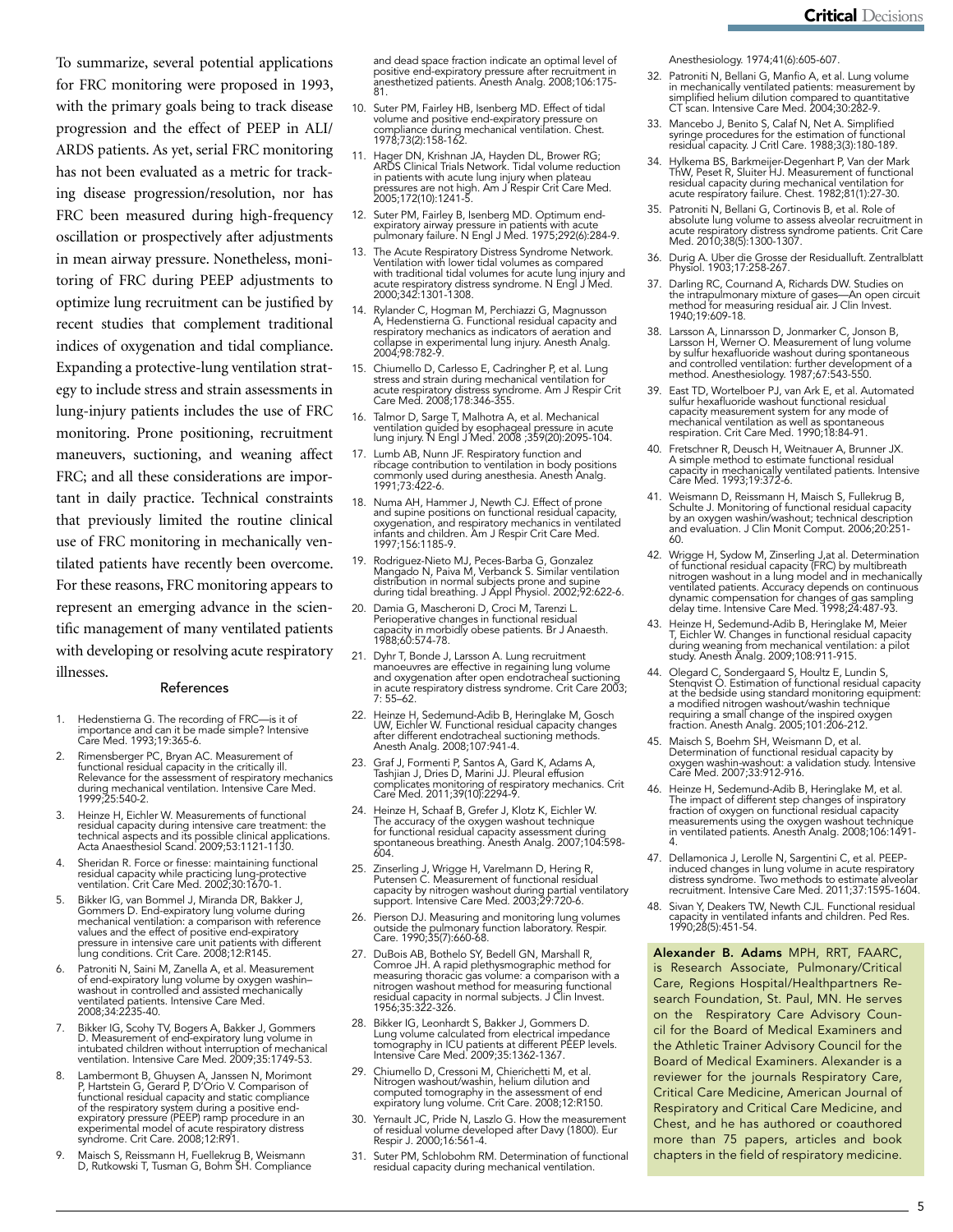# Panel Discussion: The Utility of Functional Residual Capacity

Moderator: John Marini, MD Panelists: Richard Kallet, MS, RRT, FAARC Carl Haas, RRT, FAARC Lluis Blanch, MD, PhD Bruce Culver, MD Diederik Gommers, MD

**Measuring absolute resting gas volume (functional residual capacity, FRC) is a fundamental component of measuring lung mechanics in the pulmonary function laboratory, where it facilitates the separation of restrictive from obstructive disease and allows for better interpretation of DLCO as an indicator of parenchymal gas exchanging efficiency. For insight into the place of FRC determinations in the acute care of ventilated patients, we assembled a panel of experts who have extensive clinical experience and strong interests in lung mechanics, applied physiology and mechanical ventilation. The discussion follows.** 

# *1. For what conditions would the ability to measure FRC be especially helpful?*

Haas: Measuring end-expiratory lung volume (EELV) may prove helpful in any condition that affects FRC, but it might be most helpful in ARDS patients. Many therapies, such as PEEP, recruitment maneuvers, and prone positioning, attempt to improve ARDS hypoxemia by recruiting collapsed lung units and increasing FRC. FRC monitoring may also be helpful in assessing the stress-strain relationship of the lung. This may be important for determining the risk for ventilatorinduced lung injury  $(VIII).<sup>1,2</sup>$ 

**Blanch:** Measuring FRC would be clinically valuable for patients with bilateral pulmonary infiltrates, specifically, to determine the amount of gas in their lungs at end-expiration. I consider FRC when pressure at endexpiration is atmospheric. I consider EELV

*Measuring end-expiratory lung volume (EELV) may prove helpful in any condition that affects FRC, but it might be most helpful in ARDS patients.*

**- Haas -**

when there is PEEP in the system. At this point EELV is the sum of FRC and the increase in lung volume induced by PEEP. Therefore, the measurement of EELV is of particular importance immediately after intubation and to interpret changes in lung volume induced by PEEP. Patients with ALI/ARDS have a wide variability in FRC (and EELV) despite being ventilated with a similar tidal volume.<sup>3</sup>

Culver: In hypoxemic respiratory failure (e.g. ALI, ARDS), improvements in oxygenation are most likely a direct result of maintaining an adequate aerated alveolar volume, particularly at end-exhalation to avoid small-airway closure and alveolar collapse. In a spontaneously breathing person with normal lungs and chest wall, this point corresponds to the relaxed functional residual capacity (FRC) determined by the balance of the opposing recoil of lungs and chest wall. In a mechanicallyventilated patient, other factors intervene and may vary, even on a breath-to-breath basis; so the terms dynamic FRC (dFRC) or end-expiratory lung volume (EELV) are commonly used. In recognition that some of this volume represents lack of gas exchange behind closed airways, the EELV measured by gas-dilution or washout techniques may be called the accessible pulmonary gas volume (APGV). This would be expected to correlate best with gas exchange.

Gommers: FRC measurements would be especially helpful for all patients who receive PEEP during mechanical ventilation, but especially patients with severe hypoxemia and high levels of PEEP. It would also be helpful for patients who are operated laparoscopically or have surgery high in the abdomen, such as liver surgery.

# *2. What factors should be considered before making the measurement of FRC?*

Kallet: The newer clinical measurements are based upon some variation of the so-called oxygen washout technique, which relies upon the assumption that the amount of  $O_2$  stored in the blood has not changed significantly during the measurement.<sup>4</sup> Therefore, either hemodynamic instability or a sudden change in oxygen consumption (as when the patient is agitated) could affect the accuracy or reproducibility of the measurement. Therefore, I think it is important that measurements be made after achieving a reasonable steady state following an adjustment in either PEEP or vasopressors.

Haas: The conditions required for a good study depend on the method used to measure FRC but, in general a passive patient with a stable ventilatory, cardiovascular and metabolic state is ideal. Each method of FRC measurement has particular technical factors that must be taken into consideration in addition to specific patient factors related to the limitations of that technique.

Blanch: In principle, FRC is a static measurement. Using the closed dilution technique, the patient breathes a known concentration of helium mixed with oxygen and the helium concentration in the expired breath after an equilibrium period is used to calculate FRC. This method is mainly used for research and the patient must be well-adapted to mechani-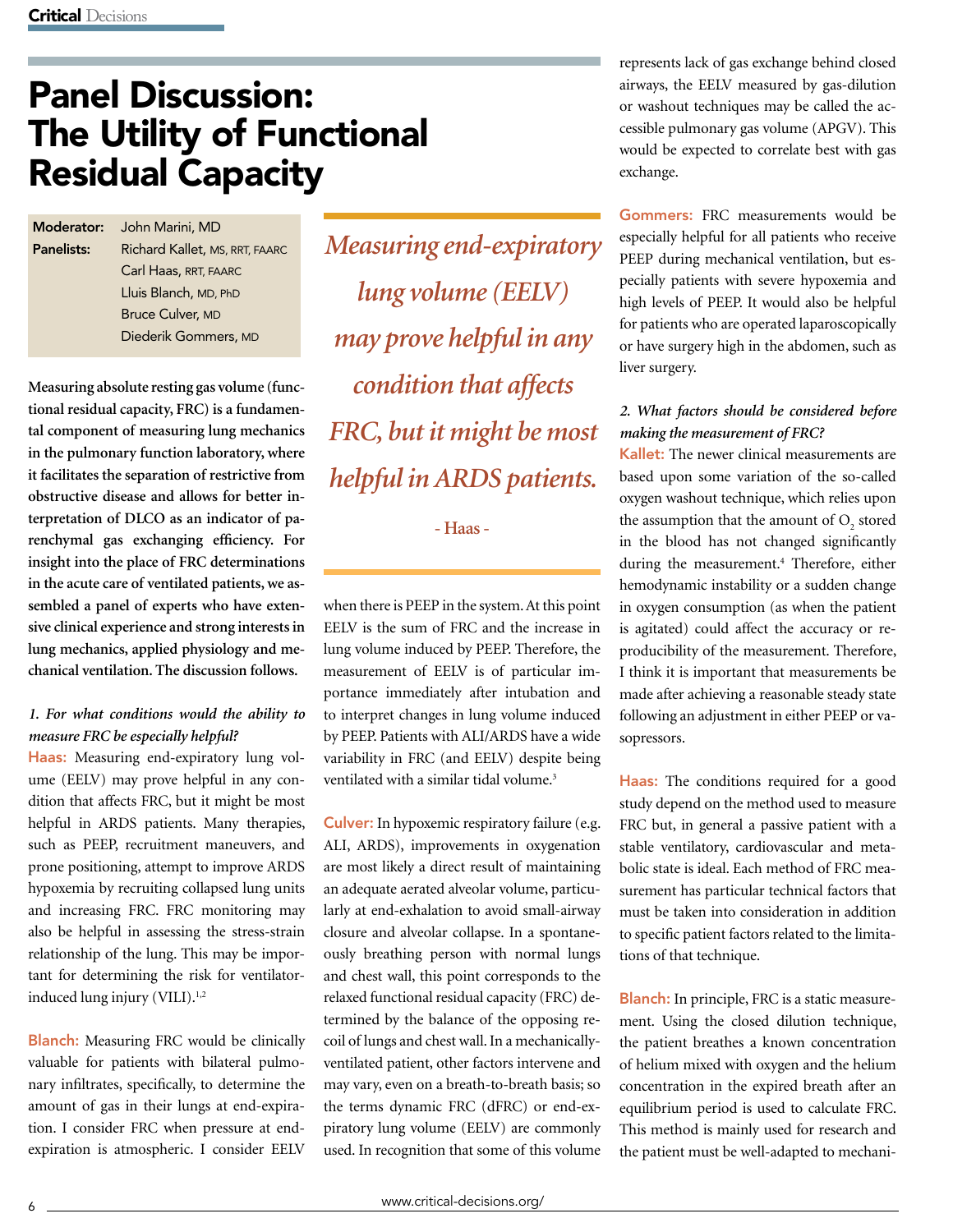

Figure 1.

cal ventilation to achieve a reliable and reproducible FRC measurement. (This requires sufficient sedation and analgesia, or even paralysis if required). Using the oxygen washin/ washout technique, FlO<sub>2</sub> should be  $\leq 80\%$  to perform an accurate measurement of EELV.

Culver: Whereas a blood gas measurement might be used to assess an acute deterioration, I think measurement of FRC is most likely to be helpful in guiding ongoing management or planned changes in ventilator parameters. Thus, the patient should be in a fairly steady state at least 10 minutes after any ventilator changes, in the position they will be maintained. The measurement will be less consistent if there are irregularities in the ventilatory pattern, such as coughing or closely cycled stacked breaths.

Gommers: As Bruce indicates, make sure you establish a steady state for at least 10 minutes after connecting the patient to the ventilator, because the calculations need a stable VCO<sub>2</sub> baseline for at least 10 minutes prior to the measurements. Figure 1 shows the importance of a stable  $VCO<sub>2</sub>$ , a major factor in the algorithm. This steady state should be even longer when the lung condition is changed. For example, after a recruitment maneuver, the lung and gas exchange need to adapt to the recruited lung volume. A steady state of

15—30 minutes would then be advised. Also, if a prolonged recruitment maneuver is used with increased tidal volumes, an additional amount of  $CO_2$  will be exhaled. Because the VCO<sub>2</sub> will be increased during this period, a new baseline will need to be established. The energy expenditure (EE) (Fig. 1) and respiratory quotient (RQ) are calculated from the same variables as the FRC, so a stable RQ and EE indicate a stable situation for FRC measurements. Checking a number of readily available parameters before measurements will give valuable information on whether the measurements are feasible:

Ventilatory frequency: the maximum for FRC measurements is 35/min according to the FRC Appliguide (GE Healthcare; Madison, USA); however, if possible a frequency below 25/min is advisable. Because the sampled gas arrives at the analyzer with a time delay over 100 milliseconds and needs constant integration with the measured airway flow, higher frequencies increasingly reduce accuracy. This time delay is also not constant, but depends on the gas mixture (e.g.  $FIO<sub>2</sub>$ ) and pressure.

Ventilatory inhomogeneity: this can be evaluated using ventilatory waveforms, and the capnogram can also be very useful. If there is a severe upslope in phase 3 of the capnogram, there will be a difference in the time constants of individual alveoli. Especially in patients with COPD, theoretically the washout time will be too short for reliable measurements, because slower alveoli will not have enough time for a full washout for the new nitrogen concentration. As a result, the measured values will be underestimated, but they can still be used to show a trend.

Regularity of the breathing pattern: FRC cannot be measured during very irregular breathing, because there will not be a steady state before measurements and gas and flow integration will be difficult. This is especially true if there is also a severe upslope in phase 3 of the capnogram, which causes a constant difference in end tidal gas concentrations. However, with a regular breathing pattern, FRC can be measured with precision both in controlled and partial support modes.

Air leaks: major air leaks (e.g. chest drains, cuff leak) will influence the amount of nitrogen inhaled and exhaled used by the Engström algorithm to calculate FRC.

# *3. Do you think FRC would be helpful in tracking the progression of disease and/or the response to treatment?*

Kallet: Absolutely! There are two crucial aspects to FRC in the management of patients with ARDS. First, in the recumbent position, FRC is nearly the same as alveolar volume, a major determinant of PaO<sub>2</sub>.<sup>5</sup> Second, "specific compliance" (the lung's elastic properties relative to resting lung volume) is probably the most relevant measure of lung mechanics and may be the most important determinant of ventilator-induced lung injury.<sup>6</sup> Because lung injury in ARDS is heterogenous, effective lung recruitment often comes at the price of regional overdistention. Therefore, it is difficult to determine the optimal balance between these two considerations in a syndrome characterized by its unique presentation in individual patients.<sup>7</sup>

Haas: It definitely would be interesting to monitor FRC if it was easy and accurate. FRC monitoring has not moved to bedside clini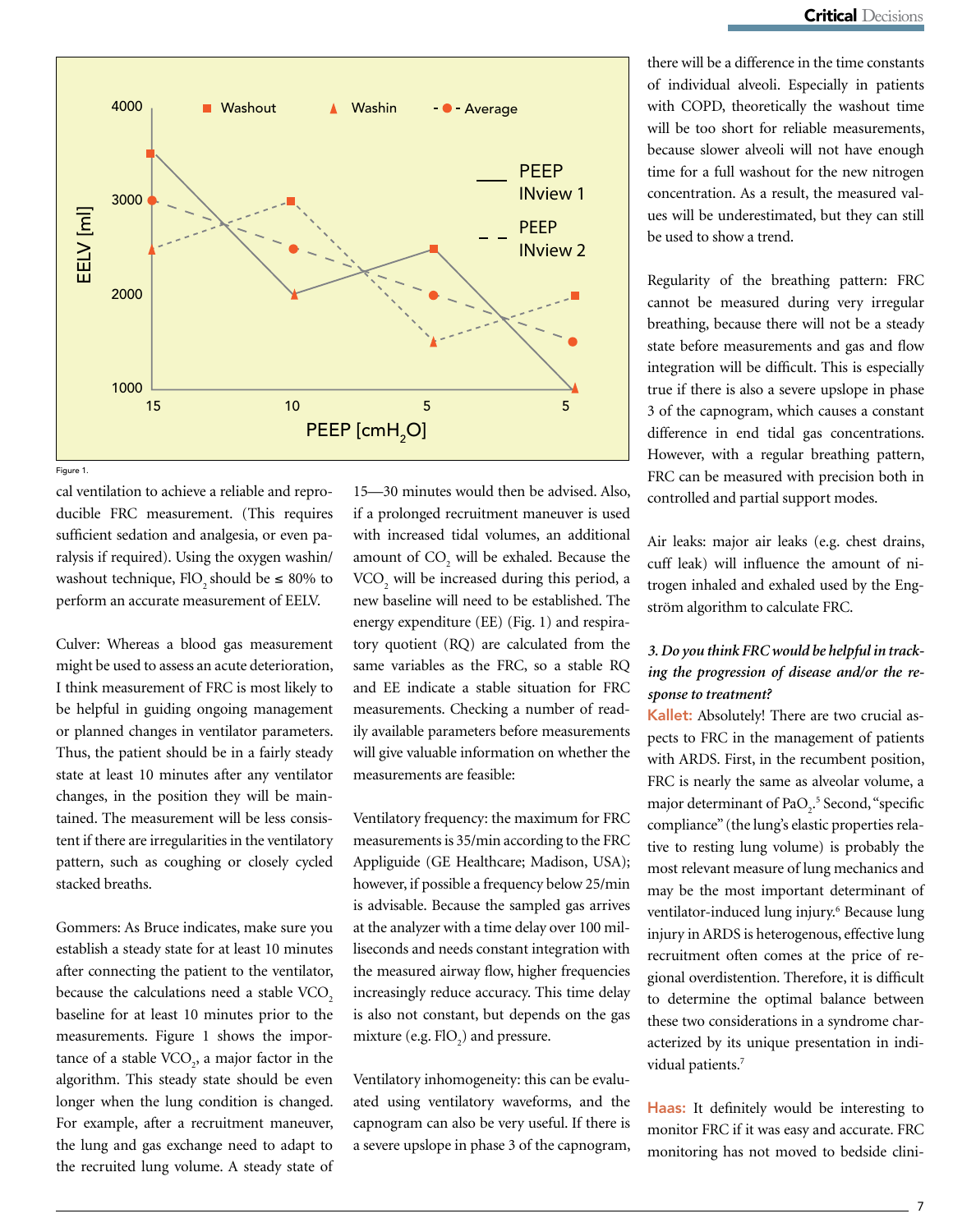cal practice, primarily for technical reasons. We are just now getting systems that can integrate with the ventilator and measure FRC in an automated manner so that monitoring can be done in a semicontinuous manner, rather than intermittently. Clinical studies are needed to determine the value of FRC monitoring. It appears that the washin-washout method and the  $CO_2$ -rebreathing method are the most promising techniques for ICU monitoring.4,8-12

FRC may be helpful in monitoring the progression of many disease processes that affect FRC, especially ARDS. FRC is reduced postoperatively due to pain, decreased chest wall recoil, increased abdominal pressure, and atelectasis formation. The reduction is more pronounced with obesity. Although the reduced FRC can be partially restored by using PEEP or by increasing the patient's head of bed, these techniques may not be as effective in obese patients.<sup>13</sup>

Blanch: Yes. If we agree that the magnitude of lung deformation or strain (i.e. ratio between tidal and end-expiratory lung volumes) is key for explaining the origin of VALI, then lower EELV and higher strain could be associated with increased lung injury. Moreover, some authors have hypothesized that certain values for these parameters could define a threshold for ventilator induced injury to occur.<sup>1,14-16</sup>

Culver: I expect there would be changes in FRC as lung or chest wall compliance change over the course of an illness. However, I don't see this as an end in itself, but only as part of the means toward the desired end of the ability to spontaneously maintain adequate gas exchange. So I would see little utility of FRC measurement in an improving patient, but the data might help in understanding the pathophysiology of a progressive deterioration or failure to improve.

# *4. Can FRC be used to adjust PEEP?*

Kallet: Yes! The most practical utility of measuring FRC is to access the mechanical effects of recruitment either by PEEP titration, prone positioning, recruitment maneuvers

*Because lung injury in ARDS is heterogenous, effective lung recruitment often comes at the price of regional overdistention.*

**- Kallet -**

or some combination of all three. Because of the complexity of both hemodynamic and pulmonary mechanical responses to PEEP titration in ARDS, FRC must be integrated with other measurements. Both  $PaO_2$  and FRC may increase beyond the point that both lung compliance and cardiac output decrease, and physiologic dead space fraction increases—these being classical signs of lung overdistention.7 Remember that PEEP not only indirectly recruits collapsed alveoli by raising inspiratory pulmonary pressure, but also further expands poorly and normally inflated alveoli.17 In addition, the effect of PEEP on lung overdistention is a function of tidal volume magnitude.18 Therefore, measuring FRC during PEEP titration in ARDS is important but of limited value without detailed consideration to other variables such as tidal volume, specific compliance, dead space fraction and  $CO<sub>2</sub>$  excretion.

Haas: In general the FRC measurement by a gas dilution or washout technique can detect lung recruitment during PEEP titration, but it cannot detect overdistension; so it must be used in combination with another measure of respiratory mechanics, such as dynamic compliance. (Bikker 2008) On the other hand, electrical impedance tomography (EIT) can provide information on EELV as well as differentiate between recruitment and overdistension.19,20

To minimize overdistension and potential

for VILI, it is suggested that higher PEEP levels be used with patients demonstrating recruitment potential and lower PEEP levels for those demonstrating minimal recruitment potential. A challenge is how to identify potential responders. Dellamonica and colleagues compared methods of assessing PEEPinduced strain and lung recruitment, which included FRC measurements via the washout/ washin method.<sup>21</sup> They found that the ratio of the change in EELV between PEEP levels to the FRC level at ambient pressure (change in EELV/FRC) differentiated high from low recruiters.

Blanch: The surfactant system, alveolar interdependence, collateral ventilation, extracellular matrix, and mechanical properties of the chest wall work together to avoid alveolar collapse. These mechanisms guarantee a minimal resting volume (FRC/EELV) at end-expiration and a large number of alveoli to distribute each tidal volume. The net result is that healthy lungs present minimal changes in their structure during ventilation and only minor variations in alveolar size and shape. Ventilatory parameters can influence lung deformation and alveolar instability. PEEP could definitely decrease alveolar instability when the net effect is recruitment, and hence increase FRC/EELV. PEEP can increase lung overdistension in patients with severe lung injury with lower lung compliance and late ARDS. In these circumstances, PEEP will increase plateau pressure with no recruitment and EELV remains lower. Excessive tissue deformation can also explain why healthy lungs ventilated with high VT and moderate pressures develop lung injury. VT promotes a time-dependent increase in alveolar instability that could lead to lung damage. In this situation, FRC/EELV measurements cannot be useful to determine immediate lung damage. In summary, at similar VT and concomitantly tracking changes in plateau pressure or compliance, the measurement of EELV is important to adjust PEEP to maximize recruitment. See the figures in Albaiceta et al.<sup>22</sup>

Culver: Even with esophageal pressure monitoring, the calculated transpulmonary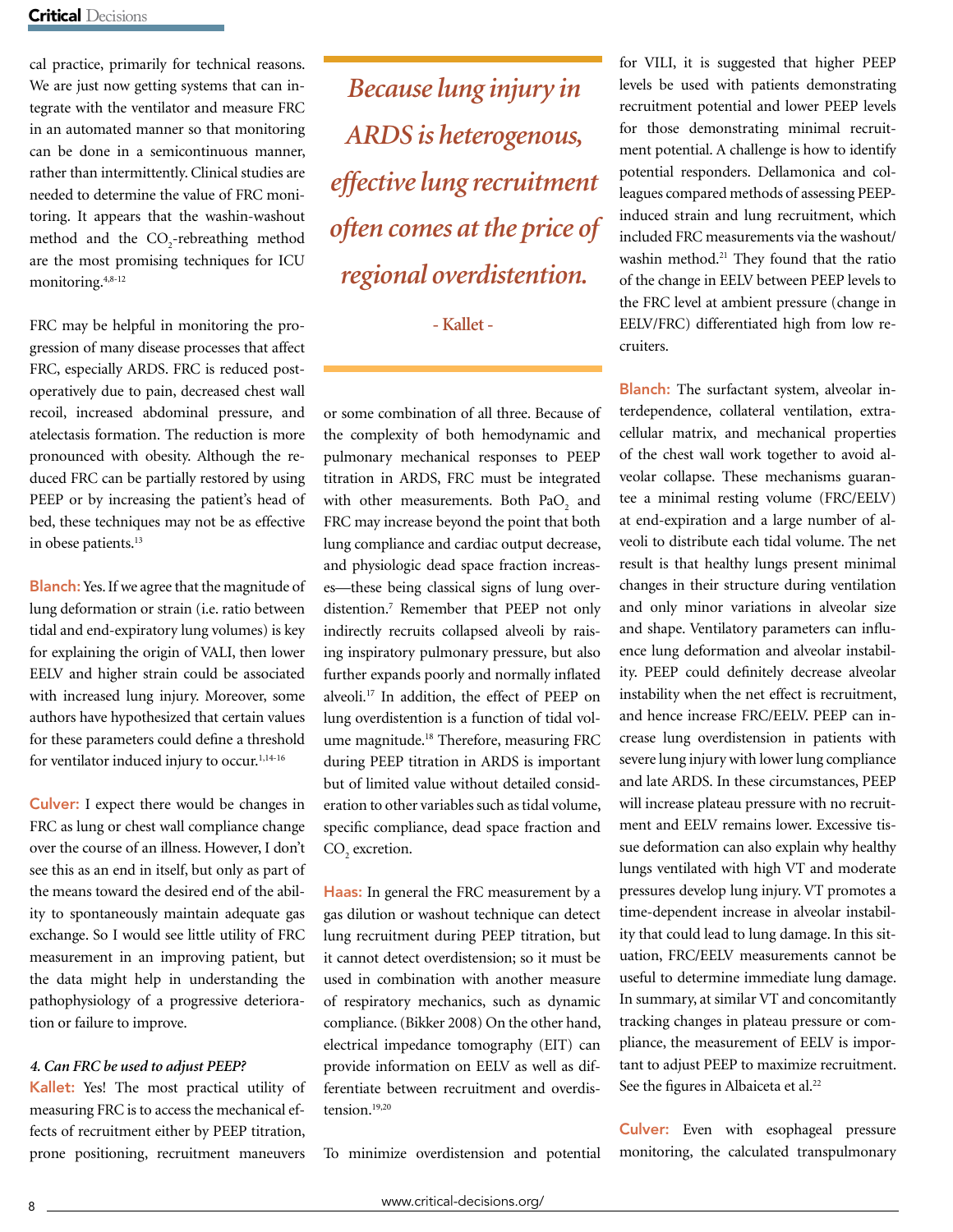pressure can give only a rough guide to lung volume due to uncertainties around the abnormal lung compliance, the correlation of esophageal pressure to locally effective pleural pressure, and the degree of air trapping. The ability to readily and repeatably measure FRC as APGV could be quite helpful in guiding the application of PEEP to provide an adequate alveolar volume for gas exchange, and to assess the response to recruitment efforts. However, a lung volume measurement that appears adequate may include both collapsed and over-distended alveoli, so FRC measurement is not sufficient to avoid the risk of barotrauma-volutrauma.

Gommers: Yes. A possible method of identifying optimal PEEP could be the measurement of FRC. It has been shown that FRC is decreased by 25% in healthy volunteers after changing from sitting to supine position during spontaneous breathing. In critically ill patients receiving mechanical ventilation, the level of PEEP determines FRC and therefore it is better to speak of EELV. Application of higher levels of PEEP leads to increased EELV values as a result of recruitment or further distention of already ventilated alveoli. To differentiate between recruitment and distention, EELV changes should be combined with dynamic compliance values or dead space measurements.

# *5. How variable is FRC in an otherwise stable patient? Should more than one measurement be made at a given time point?*

Kallet: With the oxygen washout technique there can be a considerable degree of variability between measurements. For example, in a recent study the coefficient of repeatability was approximately 13% or 300 mL.<sup>12</sup> Given that this test/retest variability represents 17—50% of the average reported FRC measured in patients with ARDS (600-1800 mL)<sup>23</sup>, I would not feel comfortable relying upon a single measurement of FRC to assess my therapeutic interventions.

Haas: If diagnostic procedures are easy, quick and safe to perform, you can average 2 or 3 measurements, so it is reasonable that 2 FRC *In PEEP INview, only one washout or washin FRC measurement is used at each PEEP step and without averaging the values.* 

**- Gommers -**

measurements would be desirable until research shows that an individual study is adequate. Several studies have reported the difference between repeated FRC measurements in patients to be 5—10%.12, 24-26

**Blanch:** Olegard and colleagues studied a modified nitrogen washin/washout technique based on standard monitors using inspiratory and end-tidal gas concentration values for functional residual capacity (FRC) measurements in patients with acute respiratory failure (ARF).<sup>24</sup> They showed good precision of FRC measurements with standard monitors using a change in  $FIO<sub>2</sub>$  of only 0.1. Measurements can be performed with equal precision up to an  $\text{FIO}_2$  of 1.0. Today, the washin/washout technique is built into ventilators and it seems that the technique is reproducible with only a few measurements.

Culver: Variability in FRC measurements will reflect both the reproducibility of the test itself and true short-term changes in EELV. I would expect the latter to be small in a sedated patient on a volume control or a stable assistcontrol ventilator mode with no position change preceding the measurement. More variability would be expected when spontaneous efforts are present, as in an IMV or pressure-cycled mode. Breath-breath stability of exhaled tidal volume may be an indicator of a stable FRC. In the pulmonary function lab, it

is typical to average three plethysmographic measurements of FRC, though gas dilution measurement are usually not repeated due to the time required. It would be prudent for any ICU to do repeated measurements until the consistency of the measurement in their hands is established.

Gommers: In contrast to a single measurement that provides the average of both a washout and washin, the PEEP INview® (GE Healthcare) only performs a washout or a washin at each PEEP step (one measurement). During a PEEP trial, the washout either overor underestimates the average with the washin exhibiting the opposite behavior. This behavior depends on a number of physiological principles (e.g. transfer of nitrogen between blood and alveoli), but is eliminated by averaging a washin and washout. In PEEP INview, only one washout or washin FRC measurement is used at each PEEP step and without averaging the values.

# *6. How influential is position in the FRC?*

Kallet: To my knowledge, the effects of body position on FRC have only been measured in normal subjects between the sitting and supine positions, wherein FRC is uniformly diminished by 25%.<sup>27</sup> Because bodily position changes in critically-ill patients are much less drastic (e.g., from 20˚ to 30° semi-Fowlers to the supine position), it's difficult to estimate the magnitude of change in FRC. That being said, in the context of making crucial ventilator adjustments in a patient with severe ARDS, I would want to keep the patient in the same position during all measurements, just to remove the possibility of confounding influence. In terms of the effects on FRC due to positioning a patient from side to side, I would be concerned about the compressive effects of the heart, or an enlarged liver on lung recruitment/de-recruitment and FRC measurements as body position was changed. That would actually be a very interesting and clinically useful study!

**Blanch:** FRC is influenced by age, position and height. Whereas V/Q mismatch improves from supine to prone it seems that total vol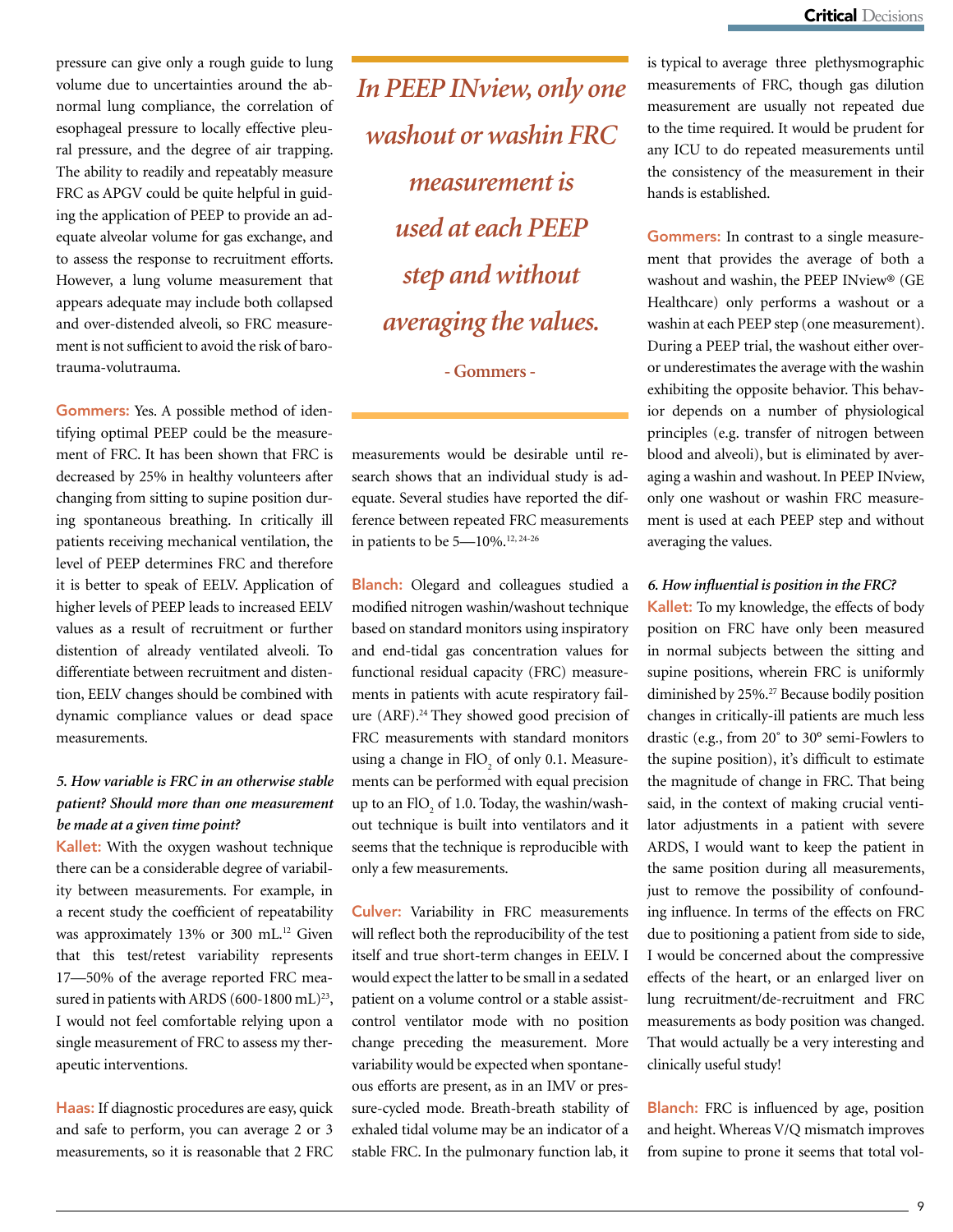ume changes (FRC or EELV) are similar in patients with ALI/ARDS. Richard and colleagues demonstrated that vertical positioning is a simple technique that may improve oxygenation and lung recruitment in ARDS patients.28 Although FRC or EELV was not measured in that study, the authors found that the volume at 20  $\text{cm}H_2\text{O}$  of airway pressure measured on the PV curve from PEEP increased using the vertical position only in responders (233±146 vs. -8±9 mL in nonresponders); this change was well correlated to oxygenation change. This article highlights the importance of lung recruitment in EELV variations in patients with ARDS.

Culver: In normal individuals, there is a welldocumented decrement in FRC with a change from upright posture (standing or sitting) to supine.With obesity or increased abdominal pressure, the change may be more marked, but it may also be attenuated when the FRC is already very reduced in the sitting position. The normal positional change raises the question as to whether to target the normal sitting FRC, widely available from PFT prediction equations, or the expected reduced value expected in a recumbent position.

# *7. Does FRC measurement have value in the spontaneously breathing patient?*

Kallet: That is a hard question to answer. First, there is the issue of measurement reliability under circumstances when the breathing pattern is poorly controlled. In normal subjects, when measurements are repeated under well-controlled laboratory conditions, the mean difference is typically only 1% to 2%.7 But those are decidedly not the circumstances under which clinical measurements are made in patients with ARF. Furthermore, the validity of the test is based upon the assumption that inspired and expired volumes are essentially equal, so that performing FRC measurements when the breathing pattern is unstable presents a particularly vexing problem. Second, it is not apparent to me that measuring FRC in this situation is clinically useful. If the patient's clinical condition is deteriorating, then they should be ventilated with a full support mode such as volume- or

*In normal individuals, there is a welldocumented decrement in FRC with a change from upright posture (standing or sitting) to supine.*

**- Culver -**

pressure-assist control and sedated appropriately. If they are recovering sufficiently to allow spontaneous breathing trials, I don't think that information about the FRC is important in terms of management decisions.

Haas: FRC monitoring may be particularly helpful when applying modes of mechanical ventilation that encourage spontaneous breathing, especially APRV, which is used with ARDS patients. In general, FRC monitoring systems designed to be used with ventilators are validated on spontaneous breathing individuals with no lung disease, $4,7$  but those systems may not be accurate when there is considerable variability in tidal volume and respiratory rate, particular at low volumes and fast rates.

Blanch: Patients with ARDS ventilated with modes that allow spontaneous breathing (e.g., APRV, BIPAP) seem to improve ventilation to dorsal lung areas and FRC/EELV improves as a result. In ARDS patients with quiet breathing, historic data seem to support reproducibility on those measurements.<sup>29</sup> In patients with very active breathing who do not interact well with the ventilator, FRC measurements are not reproducible.

Culver: In the ICU, the main utility of FRC measurement would be to guide therapy directed at changing the FRC so, in a patient receiving no ventilator support this would be limited to position change. If CPAP or biilevel NPPV is being used to support oxygenation, then the same considerations apply as for PEEP adjustments.

# **Summary**

There appears to be strong agreement among the expert panelists that accurate knowledge of the end-tidal resting volume of the lungs would provide information to the clinician that cannot be easily inferred from the airway pressure and tidal flow and volume data alone. Although the latter continue to be of unquestioned value and have served well for more than a half century, FRC is a complementary "missing piece" that completes the bedside pulmonary function battery. Moreover, for some applications, FRC offers unique information that conceptually is closer than traditional spirometric indicators to the actual clinical questions that confront the practitioner. Diagnostically, these include determinations of the nature, severity, and progression of disease. Therapeutically, tracking FRC may allow the clinician to determine the effects of attempted interventions; e.g., re-positioning, recruiting maneuvers, PEEP selection, and relief of hyperinflation. Limitations of current washout technology do not allow its application to every clinical setting. At present, FRC determinations is a new tool for care of the acutely ill whose appropriate application to clinical practice awaits more widespread deployment and utilization in the context of everyday ICU care.

## References

- 1. Chiumello D, Carlesso E, Cadringher P, et al. Lung stress and strain during mechanical ventilation for acute respiratory distress syndrome. Am J Respir Crit Care Med. 2008;178(4):346-355.
- 2. Protti A, Cressoni M, Santini A, et al. Lung stress and strain during mechanical ventilation: any safe threshold? Am J Respir Crit Care Med. 2011;183(10):1354-1362.
- 3. Ibanez J, Raurich JM. Normal values of functional residual capacity in the sitting and supine positions. Intensive Care Med. 1982;8:173-177.
- 4. Heinze H, Schaaf B, Grefer J, Klotz K, Eichler W. The accuracy of the oxygen washout technique for functional residual capacity assessment during spontaneous breathing. Anesth Analg. 2007;104(3):598-604.
- 5. Murray JF. The normal lung. WB Saunders & Co. Philadelphia, PA: WB Saunders & Co.; 1976:186.
- 6. Gattinoni L, Protti A, Caironi P, Carlesso E. Ventilatorinduced lung injury: the anatomical and physiological framework. Crit Care Med. 2010;38:S539-548.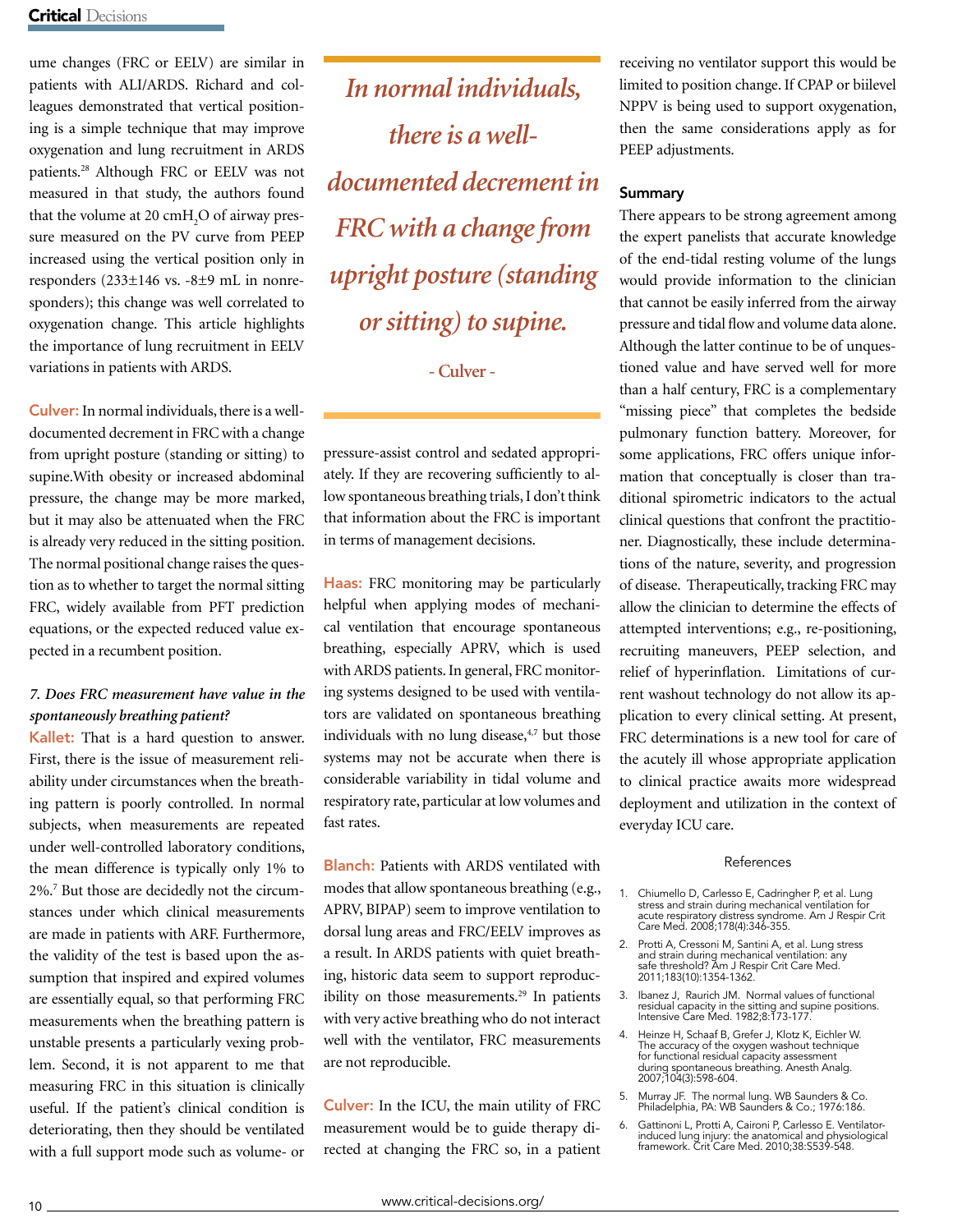- 7. Suter PM, Fairley HB, Eisenberg MD. Optimum end-expiratory airway pressure in patients with acute pulmonary failure. N Engl J Med. 1975; 292:284-289.
- 8. Weismann D, Reissmann H, Maisch S, Fullekrug B, Schulte J, am Esch JS. Monitoring of functional residual capacity by an oxygen washin/washout; technical description and evaluation. J Clin Monit Comput. 2006;20(4):251-260.
- 9. Eichler W, Schumacher J, Roth-Isigkeit A, Braun J, Kuppe H, Klotz KF. Automated evaluation of functional residual capacity by oxygen washout. J Clin Monit Comput. 2002;17(3-4):195-201.
- 10. Brewer L, Orr J, Fulcher E, Markewitz B. Evaluation of<br>a CO<sub>2</sub> partial rebreathing functional residual capacity<br>measurement method for the use during mechanical<br>ventilation. J Clin Monit Comput. 2011;25(6):397-404.
- 11. Heinze H, Sedemund-Adib B, Heringlake M, Meier T, Eichler W. Changes in functional residual capacity during weaning from mechanical ventilation: a pilot study. Anesth Analg. 2009;108(3):911-915.
- 12. Brewer LM, Orr JA, Sherman MR, Fulcher EH, Markewitz BA. Measurement of functional residual capacity by modified multiple breath nitrogen washout for spontaneously breathing and mechanically ventilated patients. Br J Anaesth. 2011;107(5):796-805.
- 13. Benedik P, Baun MM, Keus L, et al. Effects of body position on resting lung volume in overweight and mildly to moderately obese subjects. Respir Care. 2009;54(3):334-339.
- 14. González-López A, García-Prieto E, Batalla-Solís E, Amado-Rodríguez L, Avello N, Blanch L, Albaiceta GM. Lung strain and biological response in mechanically ventilated patients. Intensive Care Med. 2012;38(2):240-7.
- 15. Gattinoni L, Protti A, Caironi P, Carlesso E. Ventilator-induced lung injury: the anatomical and physiological framework. Crit Care Med. 2010;38:S539-548.
- 16. Bellani G, Guerra L, Musch G, Zanella A, Patroniti N, Mauri T, Messa C, Pesenti A. Lung regional metabolic activity and gas volume changes induced by tidal ventilation in patients with acute lung injury. Am J Respir Crit Care Med. 2011;183(9):1193-9.
- 17. Katz JA, Ozanne GM, Zinn SE, Fairley HB. Time course and mechanisms of long-volume increase with PEEP in acute pulmonary failure. Anesthesiology. 1981;54:9-16.
- 18. Suter PM, Fairley HB, Isenberg MD. Effect of tidal volume and positive end-expiratory pressure on compliance during mechanical ventilation. Chest. 1978;73:158-162.
- 19. Costa EL, Borges JB, Melo A, et al. Bedside estimation of recruitable alveolar collapse and hyperdistension by electrical impedance tomography. Intensive Care Med. 2009;35(6):1132-1137.
- 20. Lowhagen K, Lundin S, Stenqvist O. Regional intratidal gas distribution in acute lung injury and acute respiratory distress syndrome- assessed by electrical impedance tomography. Minerva Anesthesiol. 2010;76(12):1024-1035.
- 21. Dellamonica J, Lerolle N, Sargentini C, et al. PEEPinduced changes in lung volume in acute respiratory distress syndrome. Two methods to estimate alveolar recruitment. Intensive Care Med. 2011;37(10):1595- 1604.
- 22. Albaiceta GM, Blanch L. Beyond volutrauma in ARDS: the critical role of lung tissue deformation. Crit Care. 2011;15(2):304.
- 23. Kallet RH, Katz JA. Respiratory system mechanics in acute respiratory distress syndrome. Respiratory Care Clinics of North America. 2003;9:297-319.
- 24. Olegard C, Sondergaard S, Houltz E, Lundin S, Stenqvist O. Estimation of functional residual capacity at the bedside using standard monitoring equipment: a modified nitrogen washout/washin technique requiring a small change of the inspired oxygen fraction. Anesth Analg. 2005;101(1):206-212.
- 25. Maisch S, Boehm SH, Weismann D, et al. Determination of functional residual capacity by oxygen washin-washout: a validation study. Intensive Care Med. 2007;33(5):912-916.
- 26. Patroniti N, Saini M, Zanella A, et al. Measurement of end-expiratory lung volume by oxygen washin-washout in controlled and assisted mechanically ventilated patients. Intåensive Care Med. 2008;34(12):2235-2240.
- 27. Ibanez J, Raurich JM, Moris SG. A simple method for measuring the effect of PEEP on functional residual capacity during mechanical ventilation. Crit Care Med. 1982;10:332-334.
- 28. Richard JC, Maggiore SM, Mancebo J, Lemaire F, Jonson B, Brochard L. Effects of vertical positioning on gas exchange and lung volumes in acute respiratory distress syndrome. Intensive Care Med. 2006;32(10):1623-6.
- 29. East TD, Wortelboer PJ, van Ark E, Bloem Automated sulfur hexafluoride washout functional residual capacity measurement system for any mode of mechanical ventilation as well as spontaneous respiration. Crit Care Med. 1990;18:84-91.

Lluis Blanch MD, PhD, is Director of Research and Innovation at Corporació Sanitària Parc Taulí, Sabadell, Spain. He is also Director at the University Institute Fundació Parc Taulí-Universitat Autónoma de Barcelona, Spain, and President-Elect of the SEMICYUC Spanish Society of Intensive and Critical care Medicine. He works at the Critical Care Center Senior, Hospital of Sabadell. Dr. Blanch has published widely in the areas of respiratory and critical care medicine and carrys on an active research program.

Diederik Gommers, MD, PhD, is Vicechairman, Department of ICU-adults, at Erasmus MC, Rotterdam, The Netherlands. His research is focused on mechanical ventilation and light-sedation practice in the ICU. He has contributed to more than 100 papers, articles, and book chapters. He lives near Rotterdam, The Netherlands.

Carl Haas, RRT, FAARC, is Educational & Research Coordinator, University Hospital, Respiratory Therapy Department of Critical Care Support Services, University of Michigan Hospitals and Health Centers, Ann Arbor, MI. Carl serves on the boards and committees of several professional societies related to respiratory medicine and acts as a consultant to various colleges and licencing and regulatory bodies on issues related to respiratory care. He has published extensively in his field and carries on an active research and teaching schedule.

Richard H Kallet MS, RRT, FAARC, is Director of Quality Assurance, Respiratory Care Services, University of California San Francisco at San Francisco General Hospital, San Francisco, California. He is a member of the American Association for Respiratory Care, the California Society for Respiratory Care, the Society of Critical Care Medicine, and the American College of Chest Physicians. He is a scientific peer reviewer for 11 medical journals and has published and lectured widely in his field.

John J. Marini, MD, is Professor, Department of Medicine, University of Minnesota School of Medicine, Minneapolis/St. Paul, Minn. and Director of Physiological and Translational Research, HealthPartners Medical Group in Minneapolis. He is also Staff Physician, Pulmonary and Critical Care Medicine, Regions Hospital, St. Paul. Dr. Marini is the recipient of many academic and professional honors. He is a member of several professional associations and has served on many professional committees. He has a long list of publications in areas related to respiratory medicine.

Bruce H. Culver, MD, is Associate Professor, Division of Pulmonary and Critical Care Medicine, University of Washington Medical Center, Seattle, WA. His research interests include patient selection and outcome for lung volume reduction surgery, the relationship of maximal and submaximal airflow before and after LVRS, clinical education for diagnosis and treatment of pulmonary thromboembolism and pulmonary vascular disease, and methods of teaching and evaluation of learning in respiratory physiology. He has authored or coauthored many publications in respiratory medicine.

Critical Decisions is published by Saxe Healthcare Communications and is sponsored by GE Healthcare. The goal of Critical Decisions is to present clinically- and evidence-based practices to assist the clinician in making an informed decision on what is best for his/her patient. The opinions expressed in Critical Decisions are those of the authors only. Neither Saxe Healthcare Communications nor GE Healthcare make any warranty or representations about the accuracy or reliability of those opinions or their applicability to a particular clinical situation. Review of these materials is not a substitute for a practitioner's independent research and medical opinion. Saxe Healthcare Communications and GE Healthcare disclaim any responsibility or liability for such material. They shall not be liable for any direct, special, indirect, incidental, or consequential damages of any kind arising from the use of this publication or the materials contained therein.

Please direct your correspondence to:

Saxe Healthcare Communications P.O. Box 1282 Burlington, VT 05402 info@saxecommunications.com Fax: 802.872.7558 © Saxe Communications 2012